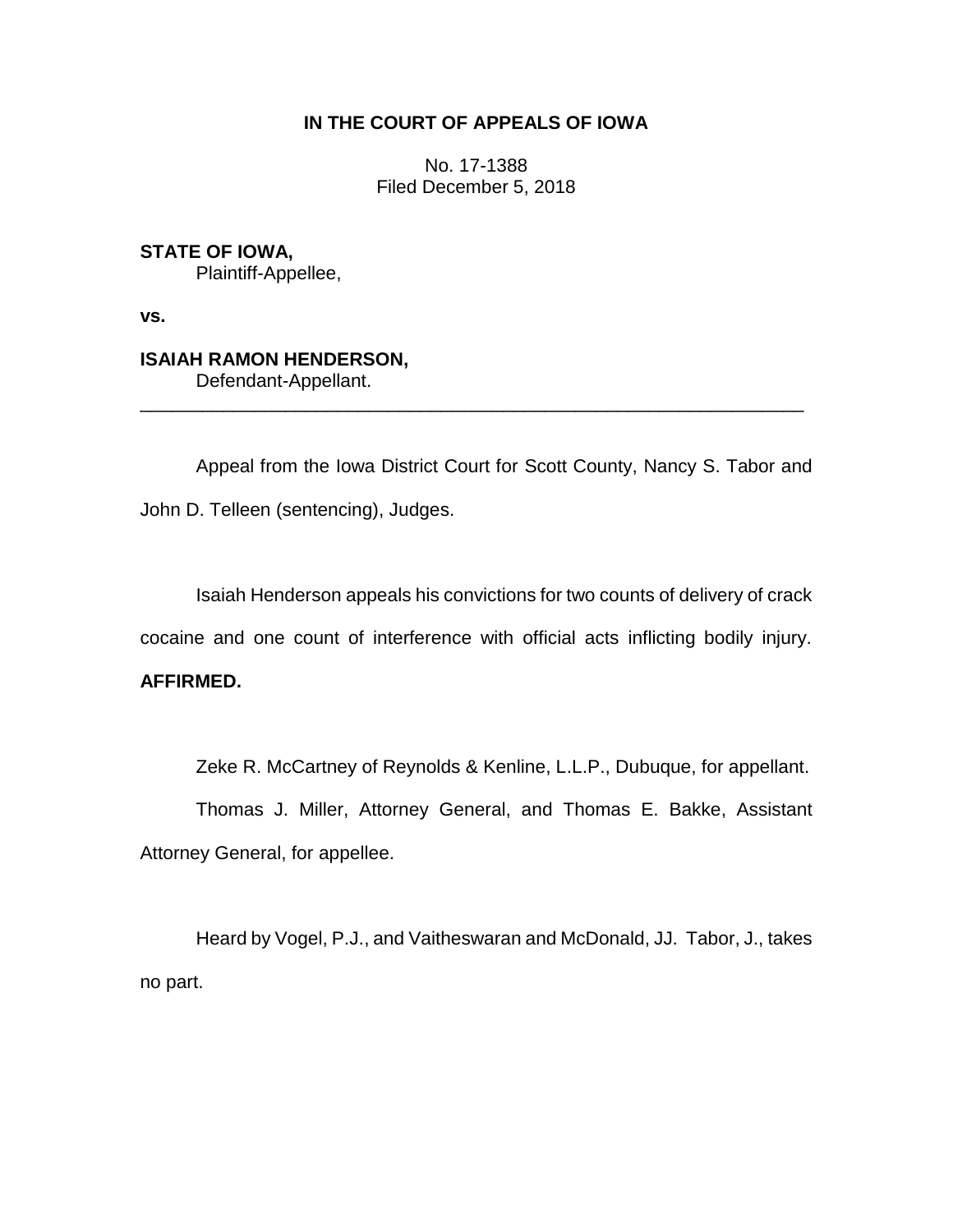### **VAITHESWARAN, Judge.**

Iowa Code chapter 812 (2014) governs the confinement of people found incompetent to stand trial. This appeal raises issues relating to the restoration of competency following a finding of incompetency.

### *I***.** *Background Proceedings*

After the State charged Isaiah Henderson with several drug-related crimes, his attorney filed an application for a competency hearing. *See* Iowa Code § 812.3. The district court suspended the proceedings and ordered "a psychiatric evaluation to determine whether the defendant [was] suffering from a mental disorder which prevente[ed] [him] from appreciating the charge, understanding the proceedings, or assisting effectively in the defense." *See id*. § 812.3(2). On the same day, Henderson executed a waiver of his ninety-day speedy trial right. *See* Iowa R. Crim. P. 2.33(2)(b). The waiver also was signed by his attorney.

A licensed psychologist and educator determined Henderson was "not competent to stand trial on the charges" but was "very likely to benefit from restoration efforts." At a subsequent competency hearing, the district court "found it appropriate to order that . . . he . . . be further evaluated" for restoration of competency. The court ordered the evaluation to "be performed on an inpatient basis at the Iowa Medical and Classification Center Forensic Psychiatric Hospital." The court noted that Henderson was about to start serving a sentence on an unrelated charge and would "be at the Iowa Medical and Classification Center [(IMCC)] anyway." Per agreement of the State and defense counsel, the court ordered Henderson placed in custody to serve the unrelated sentence.

On receipt of the order, the department of corrections notified the court that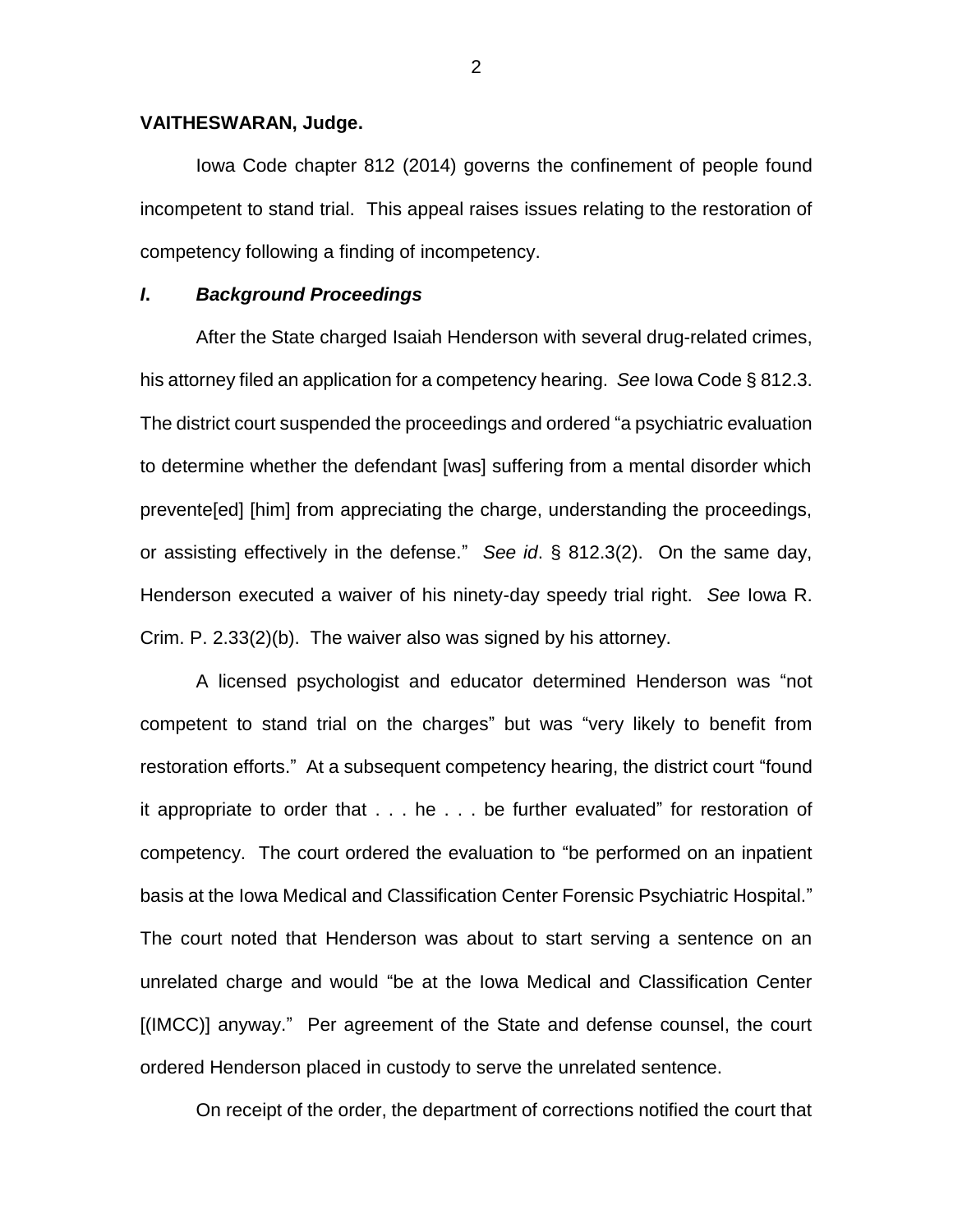"Mr. Henderson was admitted to the Iowa Medical and Classification Center . . . to serve his prison sentence" on the unrelated case and "[d]ue to his placement at IMCC as an incarcerated individual, he is not eligible for restoration treatment through [the] licensed Forensic Psychiatric Hospital." The department representative expressed a "willing[ness] to revisit this order upon the completion of his incarceration."

In time, Henderson underwent a second competency evaluation. A physician again found him "not competent to stand trial" but reiterated he was a candidate for restoration.

Shortly thereafter, Henderson moved for termination of his placement and the opportunity "to pursue restoration on an outpatient basis." *See* Iowa Code § 812.9(1) (stating a defendant "shall not remain under placement [for restoration due to incompetency] beyond the expiration of the maximum term of confinement for the criminal offense of which the defendant is accused, or eighteen months from the date of the original adjudication of incompetence to stand trial, . . . whichever occurs first"); 812.9(2) ("When the defendant's commitment equals eighteen months, the court shall schedule a hearing to determine whether the defendant is competent to stand trial . . . . If the defendant is not competent to stand trial after eighteen months, the court shall terminate the placement . . . ."). Following a hearing, the district court denied the motion. The court reasoned:

[T]he Defendant was ordered to the Iowa Medical and Classification Forensic Psychiatric Center for treatment for restoration . . . . He . . . entered the IMCC as a prisoner and as such was classified out to an appropriate facility to serve his sentence. As a prisoner, the defendant was not eligible to be housed in the psychiatric treatment facility for restoration until he had fully served his sentence. The Defendant has not yet completed his sentence.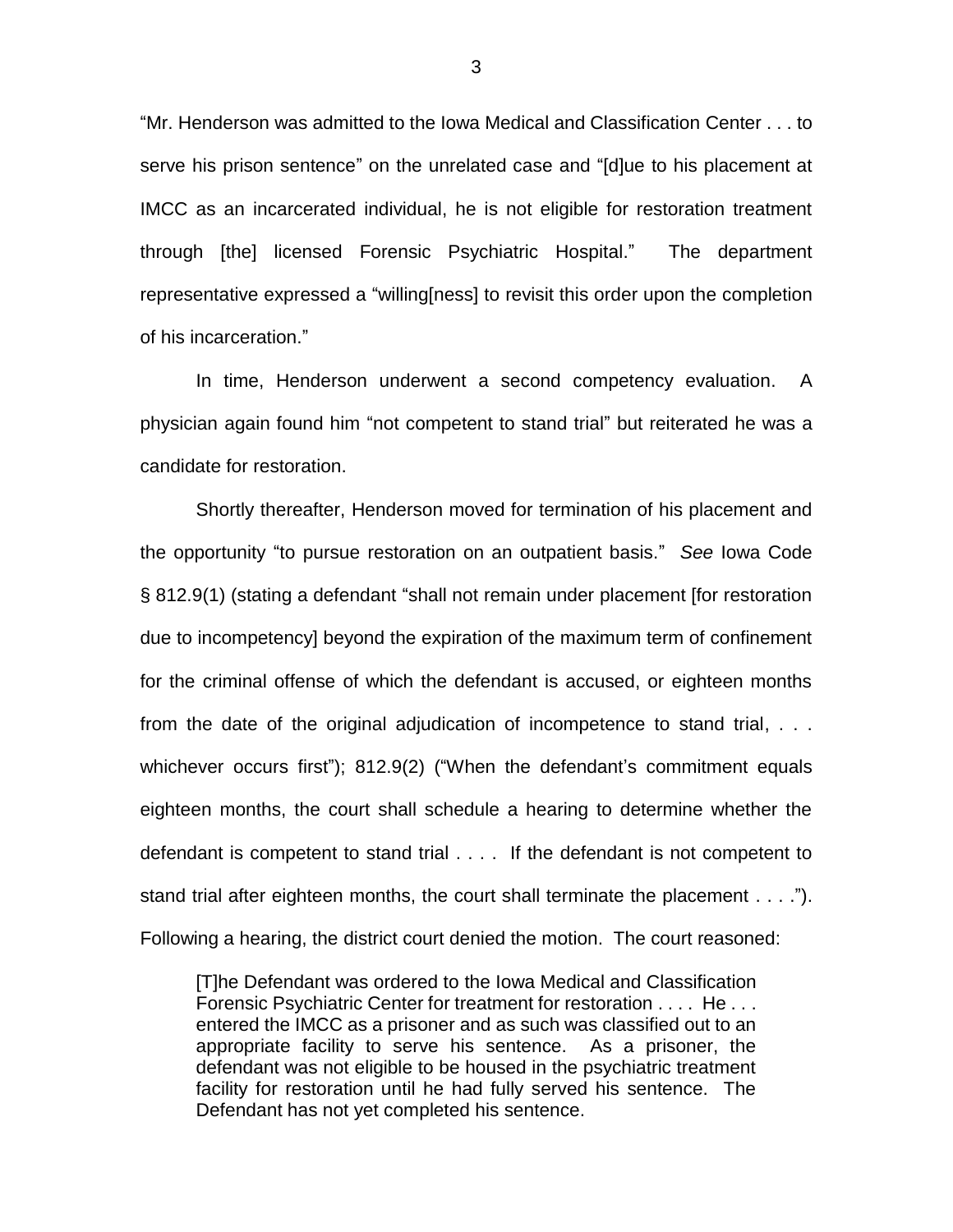Therefore the defendant has not been held for the purposes of restoration treatment past the 18 month period, nor has he been held past the maximum time that the charges he has pending in this case. (ie: 3 Class C felonies and 1 aggravated misdemeanor)

Henderson discharged his unrelated sentence and began competencyrestotarion treatment the same day. On August 17, 2016, a psychologist found him competent to stand trial and recommended his "return[] to court to face his current charges." On September 9, the court restored Henderson's competency and reinstated the proceedings.

Henderson filed a series of motions to dismiss the matter with prejudice. The court declined to take action until Henderson served the parties and coordinated a hearing date. On January 31, 2017, Henderson's attorney filed a notice reasserting his speedy trial rights. Shortly therafter, his attorney also requested a hearing on the motions to dismiss.

At the hearing, the district court told Henderson, "[Y]ou are trying to count the time that you were in prison for another case. [The statute] only refers to the case that you're found incompetent for." The court denied the motions.

Two months later, Henderson pled guilty to two counts of delivery of crack cocaine and interference with official acts causing bodily injury. *See* Iowa Code §§ 124.401(1)(c); 719.1(1)(e). The district court accepted the plea and later imposed sentence.

On appeal, Henderson argues (A) "the decision by the Iowa Medical Classification Center to deny treatment . . . while he served an unrelated sentence was a violation of [his] due process rights"; (B) "the district court erred by denying [his] motion to terminate his placement pursuant to Iowa Code section 812.9"; and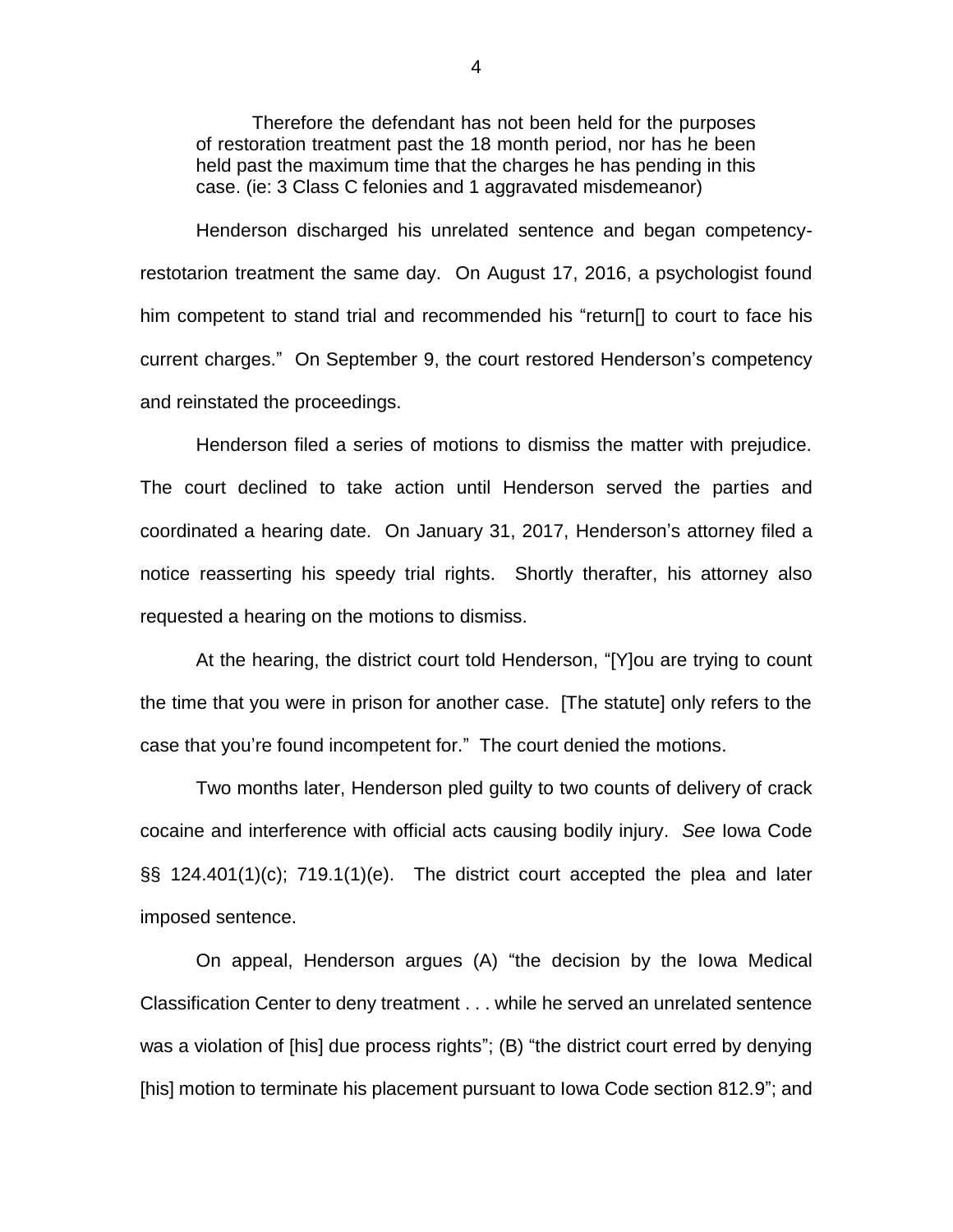(C) his "right to a speedy trial was violated." The State preliminarily responds that Henderson waived his right to raise these challenges when he entered his guilty plea. We find the State's argument dispositive on the first two issues.

# *II***.** *Guilty Plea Waived Right to Challenge Delay in Competency Restoration*

"A valid plea waive[s] all defenses and the right to contest all adverse pretrial rulings," subject to the exception that a "defendant may attack his or her plea when the plea itself contains intrinsic irregularities or the trial information charges no offense." *Schmidt v*. *State*, 909 N.W.2d 778, 775 (Iowa 2018). Convicted defendants also may "attack their pleas when claiming actual innocence even if the attack is extrinsic to the pleas." *Id*. at 789; *State v*. *Bendickson*, No. 18- 0229, 2018 WL 4915912, at \*3 n.4 (Iowa Ct. App. Oct. 10, 2018) (stating *Schmidt* overruled "cases holding that defendants may only attack the intrinsic nature—the voluntary and intelligent character—of their pleas"). And a defendant may challenge pre-plea actions by counsel on "a showing that the pre-plea ineffective assistance of counsel rendered the plea involuntary or unintelligent." *Castro v*. *State*, 795 N.W.2d 789, 793 (Iowa 2011).

Henderson does not assert the plea itself contained intrinsic irregularities or the trial information charged no offense. Nor does he raise a free-standing claim of actual innocence under *Schmidt*. We turn to whether pre-plea actions by Henderson's attorney rendered the plea involuntary or unintelligent. *See id*.

Henderson began receiving treatment to restore his competency long before he entered his plea. After he was restored to competency, he filed several motions to dismiss based on the delay in receiving competency-restoration

5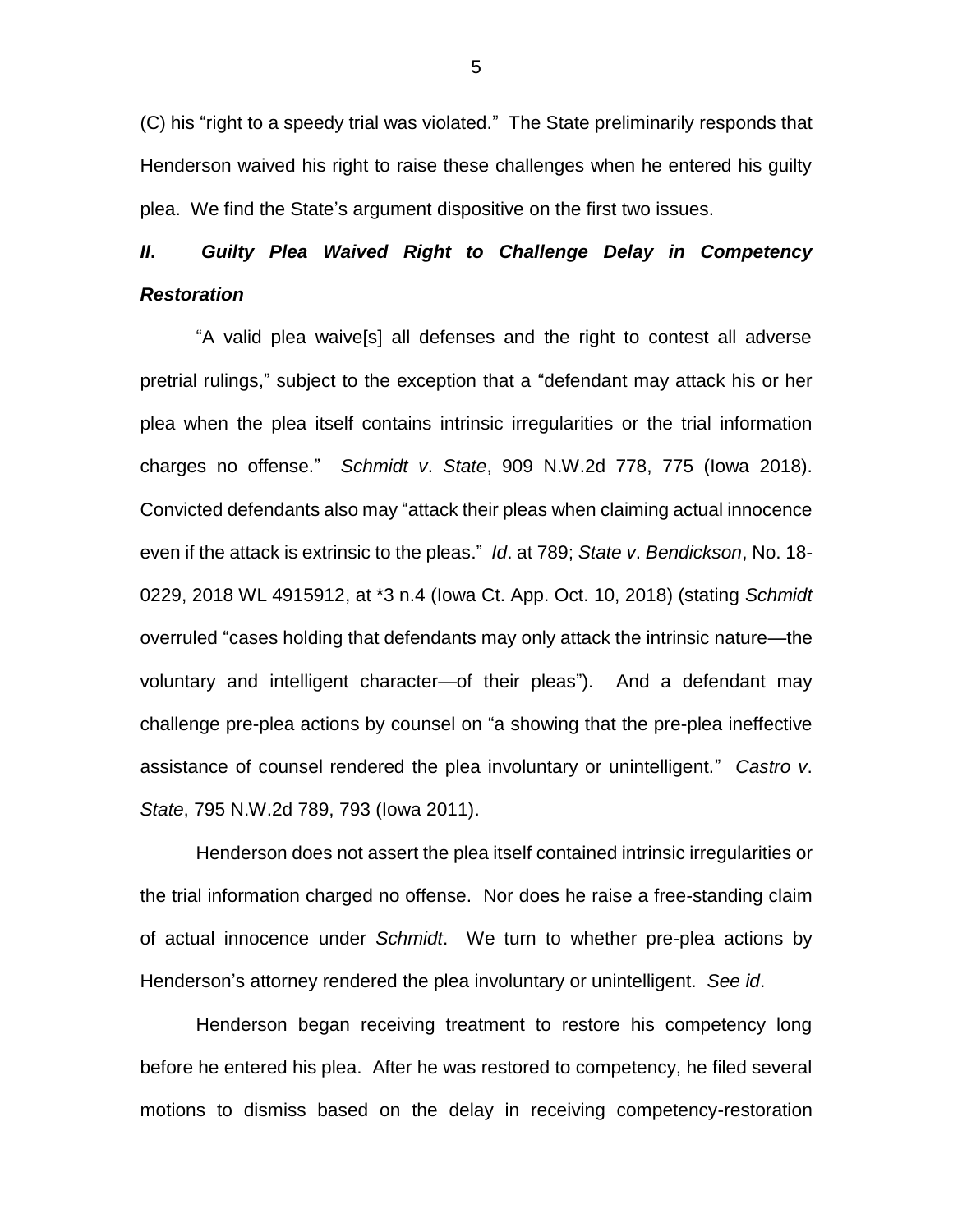treatment and his attorney assisted him in obtaining a hearing on the motions. As noted, the district court determined the statutory eighteen-month period to obtain competency treatment excluded time served on the unrelated charge.

The plea proceeding went forward only after Henderson was restored to competency and only after his attorney assisted him in resolving his motions to dismiss based on the delay in competency-restoration treatment. Neither the motions nor the district court's resolution of them implicated the knowing and voluntary nature of the plea. It follows that counsel's pre-plea actions with respect to the delay in restoring competency did not implicate the knowing and voluntary nature of the plea.

Henderson's present due process challenge to the delay in competencyrestoration treatment does not fall into any of the established exceptions to the doctrine that "[a] valid plea waive[s] all defenses and the right to contest all adverse pretrial rulings." *Schmidt*, 909 N.W.2d at 775. Henderson's challenge to the district court's pretrial rulings on the same issue also does not fall into any of the exceptions to the waiver doctrine. Accordingly, we conclude Henderson's guilty plea amounted to a waiver of his right to raise the issue on appeal.

#### *III. Speedy Trial*

Henderson's attorney did not move to dismiss the trial information on speedy trial grounds following Henderson's restoration to competency. Henderson contends he was ineffective in failing to do so. The State argues Henderson's guilty plea amounted to a waiver of this challenge. We disagree.

"A plea bargain may provide a basis for waiver of the speedy trial right." *State v*. *Taylor*, 881 N.W.2d 72, 79 (Iowa 2016) (citing *State v*. *Utter*, 803 N.W.2d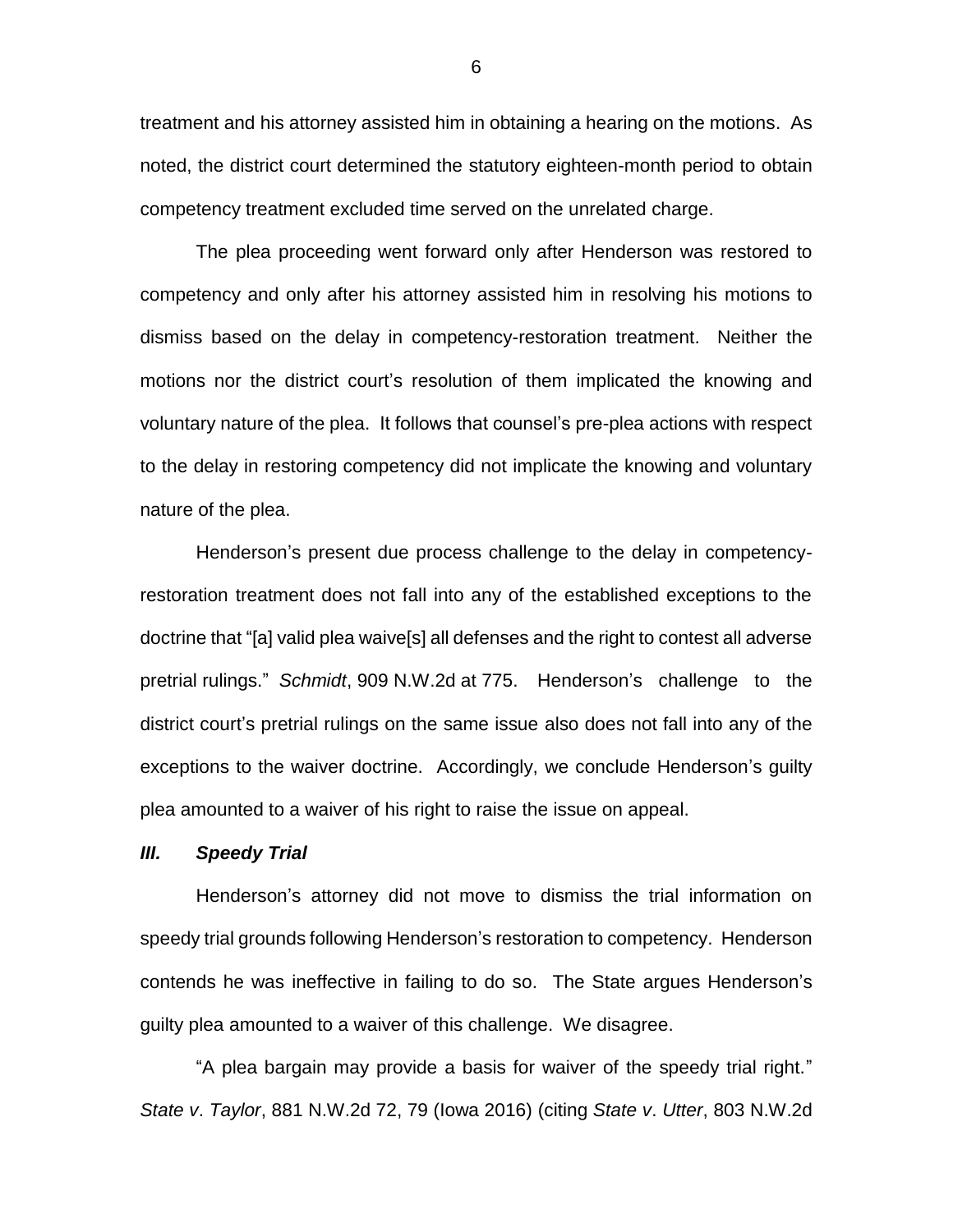647, 654–55 (Iowa 2011)). But an allegation that counsel was ineffective in failing to file a motion to dismiss on speedy trial grounds may survive a guilty plea. *Utter*, 803 N.W.2d at 653, *overruled by on other grounds by Schmidt*, 909 N.W.2d at 778. The question is "whether . . . trial counsel breached an essential duty prior to [the] guilty plea [in failing to file a motion to dismiss] and whether this breach rendered [the] plea unintelligent or involuntary." *Id*. at 652.

 We conclude Henderson's ineffective-assistance-of-counsel claim premised on the failure to move for dismissal on speedy trial grounds survives the guilty plea. We will address the merits.

"[T]o provide reasonably competent representation when a criminal defendant asserts his or her speedy trial rights, counsel must ensure that the State abides by the time restrictions established in Iowa Rule of Criminal Procedure 2.33. Counsel's failure to do so amounts to a failure to perform an essential duty." *Id*. at 653.

### *A. Ninety-Day Speedy Trial Right*

Rule 2.33(2)(b) states:

If a defendant indicted for a public offense has not waived the defendant's right to a speedy trial the defendant must be brought to trial within 90 days after indictment is found or the court must order the indictment to be dismissed unless good cause to the contrary be shown.

Henderson argues counsel's waiver of his rights under this provision "was neither knowing nor voluntary." In his view, "the speedy timeline was not running anyway due to the stay [in proceedings based on his incompetency] and Trial Counsel had no valid basis to waive speedy trial—with or without Appellant's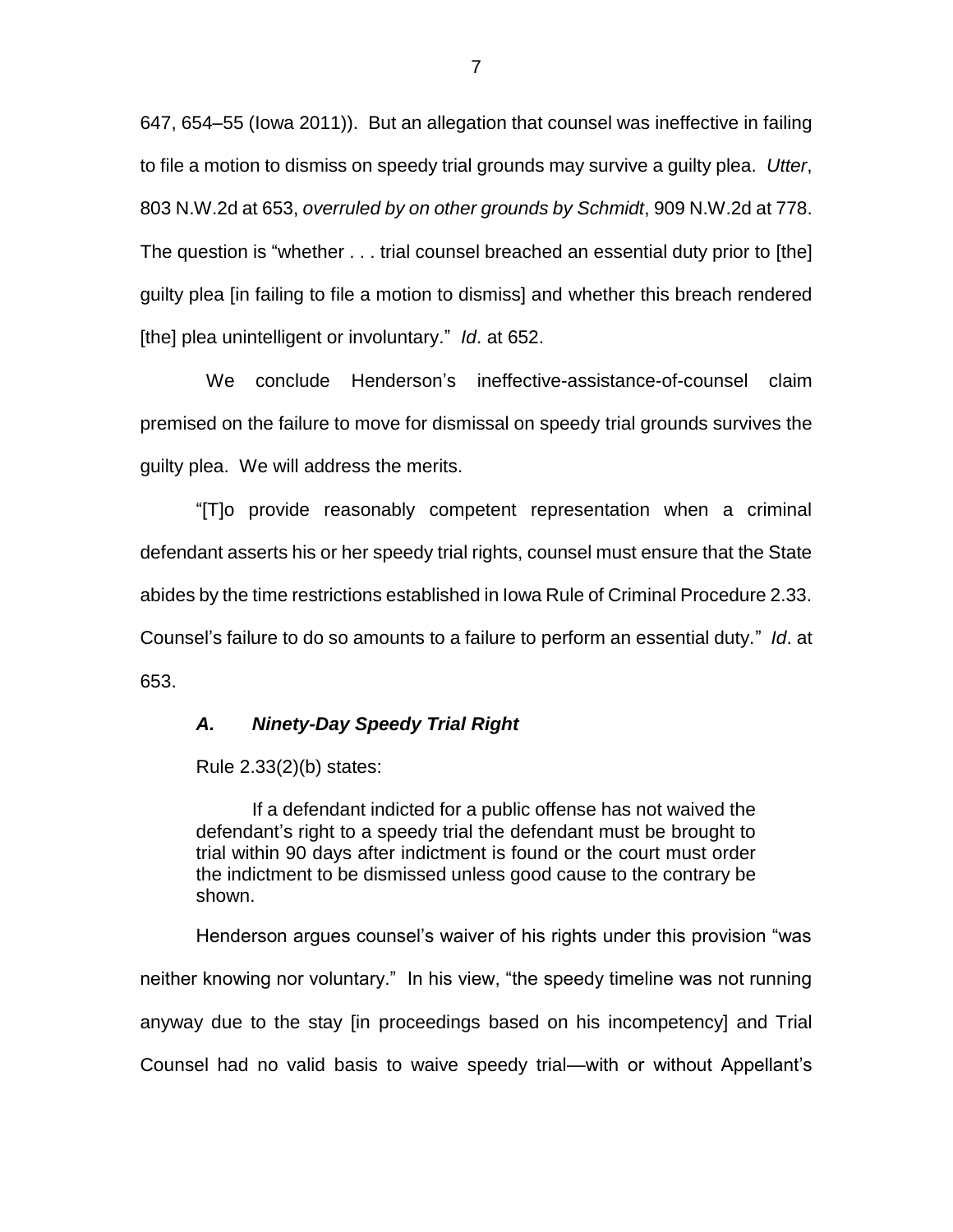informed consent." The treatment delay, he asserts, "resulted in a violation of that speedy trial right regardless of the validity of the stay."

Henderson executed the ninety-day waiver of his speedy trial rights on the same day the district court granted his application for a competency evaluation. The waiver was indeed duplicative of a statutory waiver. *See* Iowa Code § 812.4(1) ("Pending [a competency] hearing, no further proceedings shall be taken under the complaint or indictment and the defendant's right to a speedy indictment and speedy trial shall be tolled until the court finds the defendant competent to stand trial."). But after Henderson's competency was restored, Henderson withdrew the waiver. Henderson pled guilty within ninety days of the withdrawal. *See State v*. *Hamilton*, 309 N.W.2d 471, 475 (Iowa 1981) ("We therefore hold as a rule of this court that when a waiver of the right to a speedy trial is withdrawn, the defendant must be tried within ninety days from the date of withdrawal unless good cause to the contrary be shown."). Henderson's ninetyday speedy trial right was not violated.

In reaching this conclusion, we have considered the fact that Henderson's attorneys did not immediately reassert Henderson's ninety-day speedy trial rights following his restoration to competency. On this record, we are convinced the delay in reasserting the right fell at Henderson's feet. *See State v*. *McPhillips*, 580 N.W.2d 748, 756 (Iowa 1998) ("The desire to obtain more time for the defense to prepare for trial rather than force the State to trial within the speedy-trial period is a strategic decision this court will not second guess."). Henderson filed a plethora of motions, including motions to remove his attorneys, which required time to consider. In the face of these motions, it came as no surprise that he personally